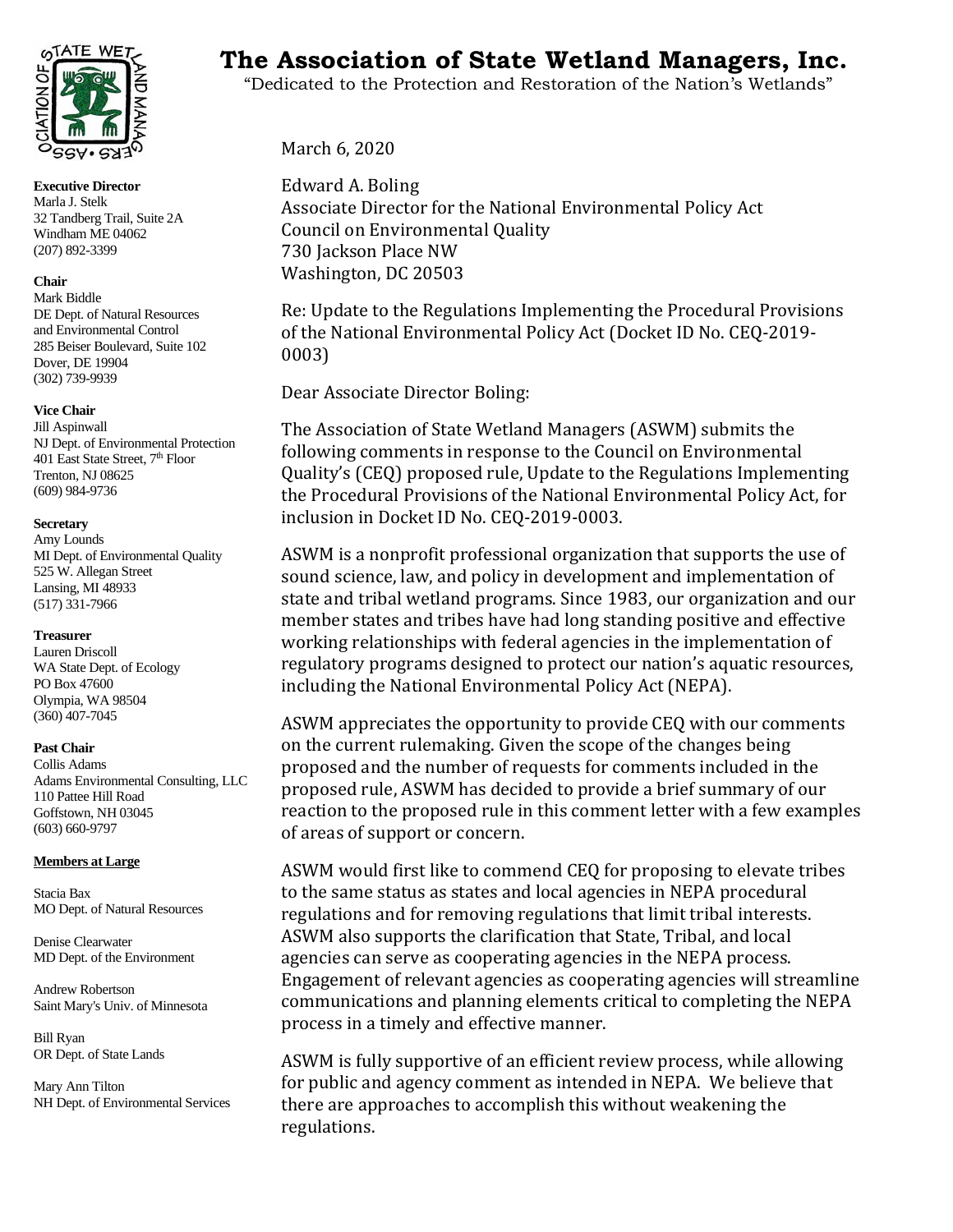Aside from these positive highlights, ASWM finds the overall breadth, potential impacts, and apparent intent of the proposed changes to be of great concern. The current NEPA regulations have proven themselves to be largely effective over an extensive time period, which has led to the development of a stable set of federal agencies' implementing policies that now serve the American public and decision makers very well. Although there may be room for small changes to improve the implementation of NEPA, the decision by CEQ to completely rewrite NEPA's procedural provisions and abandon all associated guidance seems arbitrary and unnecessary.

With a body of regulation and guidance as extensive and significant as NEPA's, the amount of change proposed in this notice is incredibly difficult to adequately review in a 60-day comment period. This effort is made even more challenging by the fact that the published notice includes errors to its own cited changes. For example, on page 1695 "CEQ proposes to move and simplify the operative language from 40CFR 1508.27, ''Significantly'' when in fact they strike the definition entirely. Later on page 1710, CEQ accurately describes its proposal to strike the definition of significance but states that the proposed regulations discuss significance in § 1501.4(b), when in fact it is addressed in § 1501.3(b). Such errors and inconsistencies may seem trivial, but they make an already difficult task even more arduous.

In addition, many of the changes proposed in the rule run counter to the original intent of the NEPA and likely will not result in improved decision making or more efficient outcomes. Some of the specific changes that concern ASWM are identified below.

- Replacing "circulate" or "circulation" with "publish" or "publication" creates concern that interested parties will have to check online for publications as opposed to being notified of updates.
- Assertion that NEPA creates procedural requirements but does mandate substantive results weakens the actionable aspects of the original legislation.
- Language changes in § 1501.2, § 1502.5 weaken "early in the process" requirements.
- Requirement of an estimated cost of preparing an EIS does not support decision making and adds administrative burden.
- Changes to reasonable alternatives throughout the proposed regulations unnecessarily limit the scope of reasonable alternatives. Specifically, stating that agencies are not required to provide reasonable alternatives outside the jurisdiction of the lead could have significant implications on what agencies will and will not consider.
- Changes to the definition of effects with focus on the removal of "indirect" and "cumulative" impacts will have significant implications for reducing what effects trigger NEPA and as a result greatly reduce the environmental protections the regulation provides.